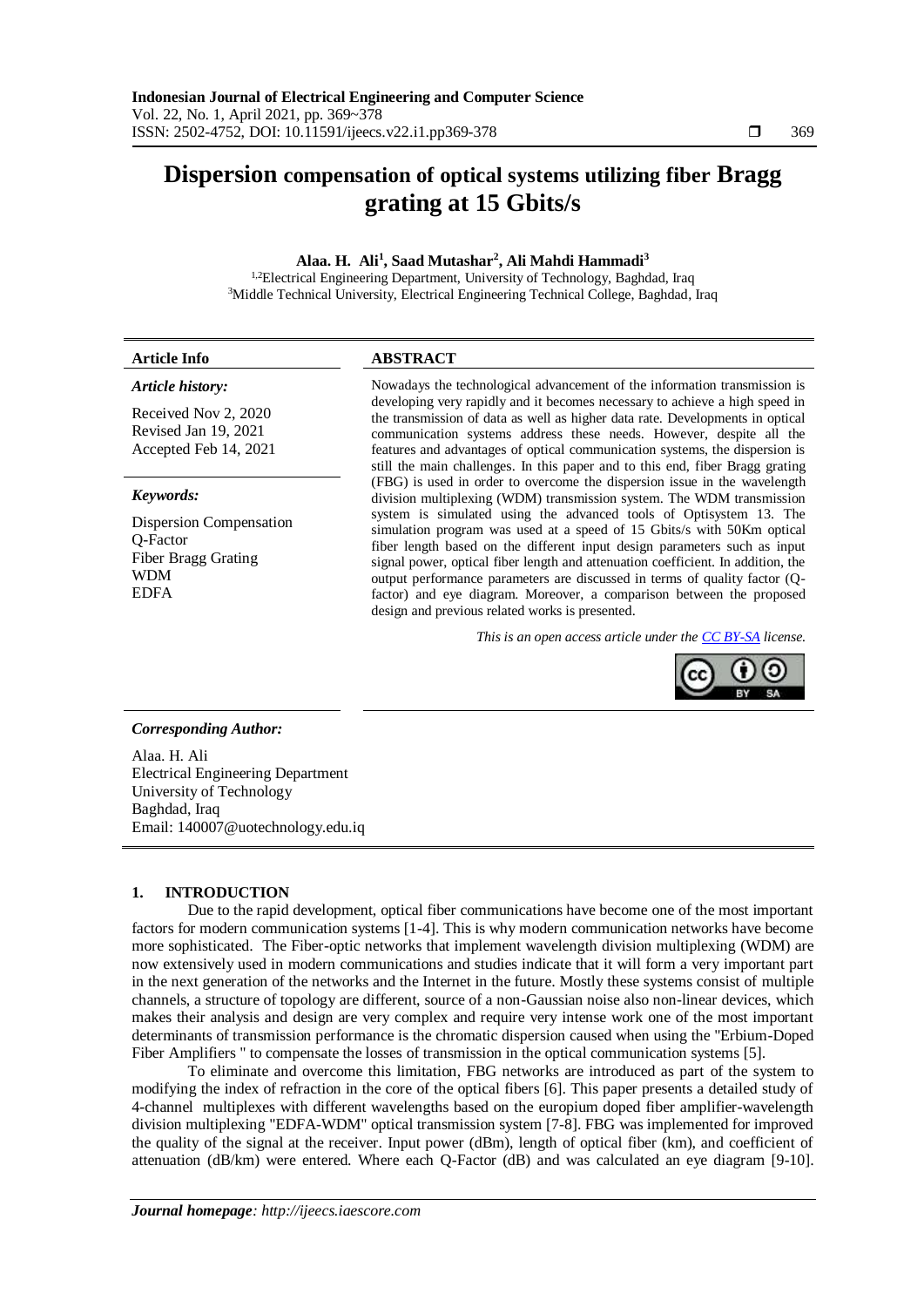There are several types of FBGs, such as chirped FBGs that provide different wavelengths (frequencies) so that they are very suitable for use as dispersal compensation elements for one wavelength of several waves. FBG has many advantages that make it very suitable for dispersion compensation applications such as low loss of insertion, high losses of return, or extinction, and it is a low cost. In this paper, we compare our result with the related works [11, 12] respectively.

The optical fiber transmission system is stimulated and discussed by analyzing the effect of the components in a data receiver by using different parameters setting. The investigation of the value of parameters has been presented such as noise figure, output power, gain at the receiver and attenuation coefficient at cable section [11]. The simulation results and discussion of the transmission system have been analyzed based on different parameters by using optisystem simulator [12]. A suitable settings of the system which contain fiber cable length, input power, and attenuation coefficient at cable section is simulated, the Qfactor parameter will be studied in details at the receiver.

## **2. BASIC CONCEPT OF EDFA**

A wavelength selective coupler (WSC) using to mixed the high-power light beam with the input signal. The excitation light and the input signal should be of significantly different wavelengths [13, 14]. By directing light after mixing to a part of optical fibers with the inserted ions of erbium into the heart, where this light beam of high-energy raises ions of erbium to their high-energy state and when the signal which is contained the photons are met with another different wavelength of the pumping light, the raised ions of erbium it will dispense with some of the signal strength and return to its low-power state as in Figure 1 [14]. An important point must be clarified, that the energy will be transferred from the erbium in the form of additional photons so that they are exactly at the same stage and direction of the signal to be amplified [15]. Therefore, the amplified signal only along the direction of propagation. The atom when it is 'faded', always transferred its energy at the same level and same direction for the incoming light [16]. As a result, all additional signal strength will be directed to the same position and direction of the incoming signal. In order to prevent all back reflections from surrounding fibers, the insulator is usually placed in the output, as these reflections will disrupt the operation of the amplifier and in extreme cases, it can cause the amplifier to become a laser. The activated erbium amplifier is a high gain amplifier. EDFAs are usually used to cover an estimated maximum distance of 800km (km). For the reposition, the intermediate repeater must exist for longer distances and filter the accumulated noise of different forms of light scattering from the bends in the optical fibers. Additionally, "EDFA" that cannot amplify any wavelengths below 1525nm [13].



Figure 1. Energy level illustration for Er-doped silica fiber [17]

## **3. PRINCIPLE OF OPERATION TO FBG**

To reduce costs in optical networks, optical fibers (FBG) is used because it a low-cost filter and simple to choose the appropriate wavelength that contains different applications as well as to improve quality [18]. FBG performs some operations such as low loss, filtering, reflection, and high efficiency. In the optical transmission system, the FBG acts as a compensator for color (chromatic) dispersion. Consequently, the pressure in the transverse pulse may be suitable to compensate for the dispersion of chromatic in a communication system as the expected final effect [11]. The Bragg fibers are single-mode, manufactured by exposing the heart to a periodic pattern of intense laser light. As a result of this exposure, there will be a permanent increase in the refractive index of the optical fiber core and create a fixed index modulation called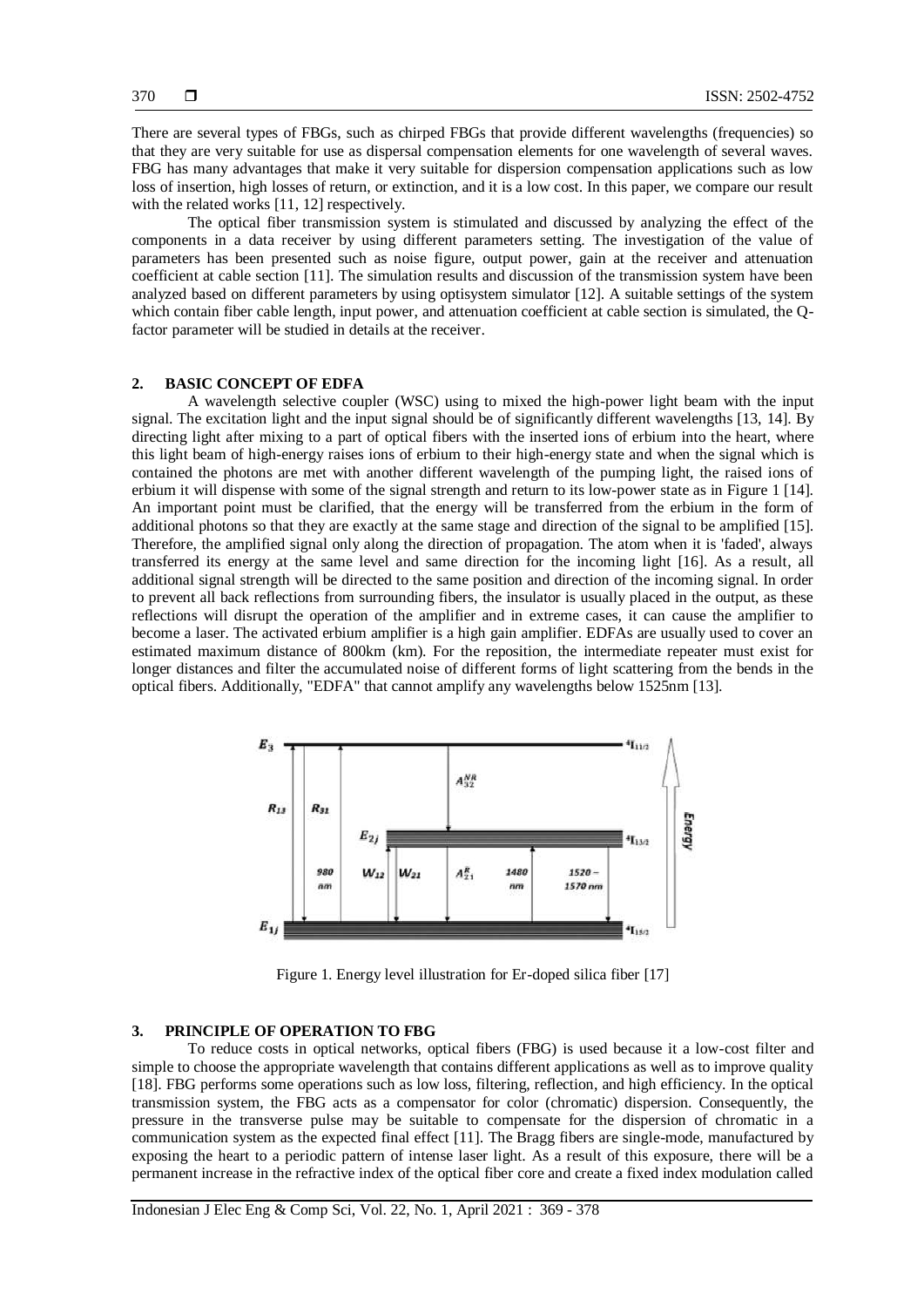371

(grating). At any small periodic refraction change, the reflected light will be produced, then this small reflected light will turn into a large reflective light with a special wavelength. When the grating period is approximately half the wavelength of the input light, therefore the wavelength is called Bragg. Where the rest of the light will be transparent (except for Bragg lighting) as shown below in Figure 2 [19]. The first order Bragg condition is simplified as given in the (1),

$$
\lambda_B = 2 n_e (eff) \Lambda \tag{1}
$$

Where the n (eff is the Bragg grating effective refractive index and  $\lambda$  B is a light input wavelength at freespace that will be reflected from the grating of Bragg.



Figure 2. Principle of operation of FBG [19, 20]

## **4. WAVE DIVISION MULTIPLEXING (WDM)**

In the transmitter, the WDM can be used as a multiplexer to join multiple signals together and in the receiver use it as a demultiplexer for split the signals away. For an optical add-drop multiplexer, it is possible to have a device that does both simultaneously. In 1970 and by 1980 the concept was first published for WDM [21] systems and the work was to achieve its laboratory. Two signals only were established at the first of WDM systems [10, 22]. The most WDM systems can operate in single-mode fiber, for modern systems about 160 signals can handle and can thus expand to a 100 Gbit/s system over a single fiber, which has a core diameter of 9 µm. In addition, the certain forms of the WDM can be used in the multi-mode fiber cables with core diameters of 50 or 62.5µm. optical wavelength number (N) can be used as a data carrier, these wavelengths can be combined with an optical WDM multiplexer, though using it as a demultiplexer for separation of these wavelengths division multiplexing as individual channels will be done as shown in Figure 3. The gap between wavelengths control the channel spacing to avert the overlapping which happing in the optical carriers [21].



Figure 3. Wavelength Division Multiplexing configuration [21, 23]

#### **5. SIMULATION SETUP**

Simulation setup is shown in Figure 4 and consists of three sections, transmitter, receiver and optical fiber, which are the means of transmission medium in this case. For bandwidth control, the source signal contains a binary sequence (0 and 1) created by a pseudorandom generator with a bit rate of 15G/s, and using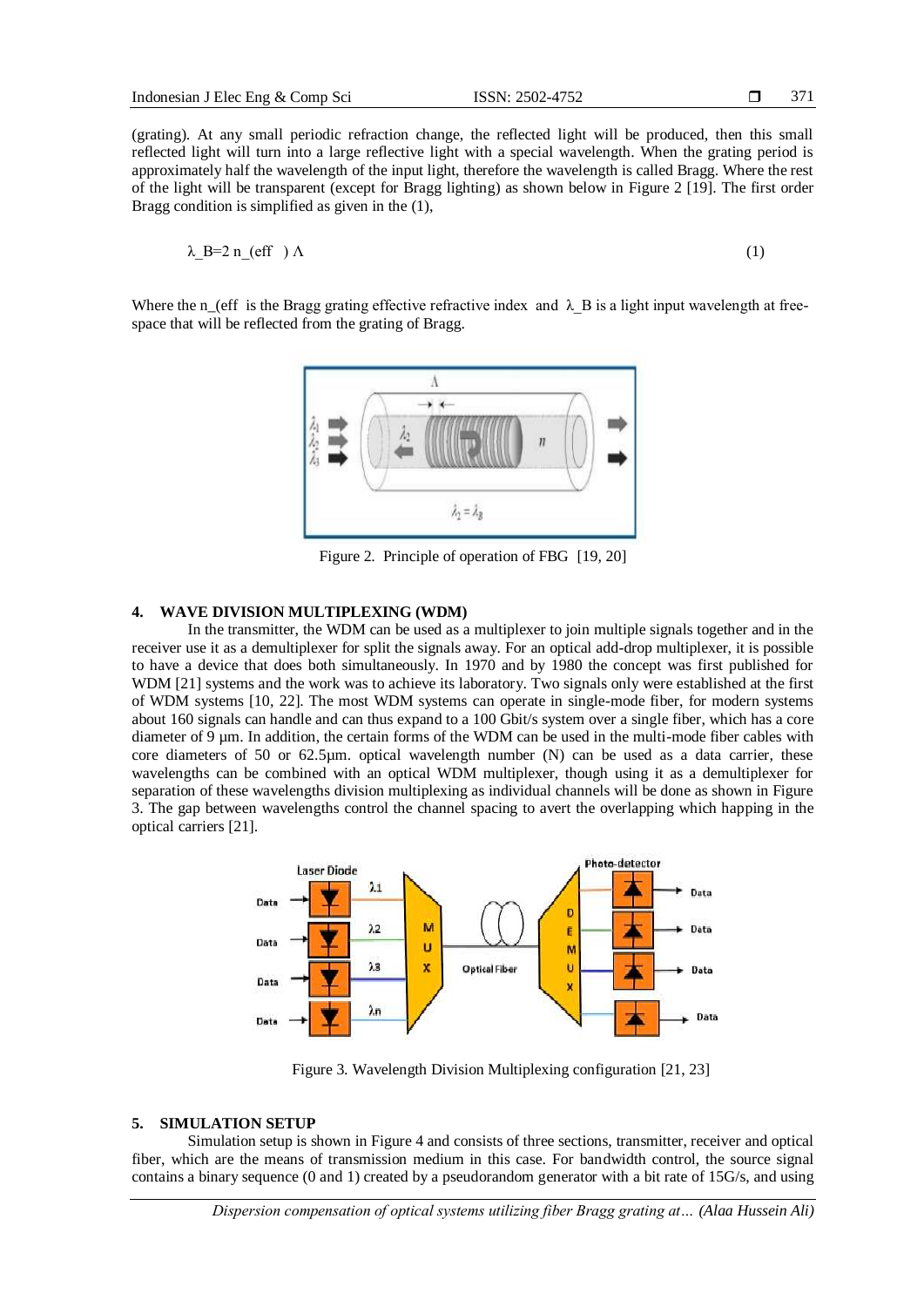binary sequence non-return to zero pulses has been generated. The nnon-return to zero (NRZ) pulse generator has a very important advantage because of the generator's ability to return the signal to zero between bits. A sequence generator for a random bit can be used to scramble the data signal in terms of bit rates. Mach zehnder modulator (MZ) has two inputs (optical and electrical signals) and one (optical) output. The input signal is then formed using a semiconductor laser represented by a continuous wave (CW) laser frequency of 193.1 (THz) with input signal power range from 0 to 20 dBm and attenuation coefficient equal to 0.2 dB/km. Which is externally modulated at 15 Gbits/s and fiber length equal to 50Km. Lastly, the receiver contains an erbium-doped fiber amplifier (EDFA) having a gain of 20 dB with the Noise Figure (NF) of 4 dB. A positive intrinsic negative (PIN) diode used as a photodetector to translate the optical signals into electrical signals. Then output signals have been filtered through a low pass bessel filter (LPBF) and optical regeneration. The results of the eye pattern simulation for the calculation of the bit error rate (BER) and the Q-factor are shown when the eye-diagram analyzer was used for the proposed model. In order to operate the design as an optical transmission system, the initial settings of the parameters should be as input power: 10dB, transmitter frequency: 1550nm, fiber length: 50km and attenuation coefficient at cable section: 0.2 dB/km.



Figure 4. Simulation Setup

## **6. RESULTS AND DISCUSSION**

The simulation results are discussed in terms of eye diagram and output Q-factor in (dB) at the receiver utilizing different values of input signal powers in (dBm). Table 1 shows the relationship between the length of the optical fiber (from 5 Km to 100 Km) and the quality factor (Q-Factor) as well as the eye diagrams for these different fiber lengths are presented in Figure 5. Note that for greater than 100Km the dispersion is very high. From Table 1, and after analyzing the data on it is shown that when input power increases, the Q factor decreases and it is clear that in Figure 5. The eye closure happens to decrease with increasing of fiber length. Furthermore, the Q-factor and eye diagram are analyzed with input signal power range from 0 dBmto a step of 5 dBm as depicted in Table 2 and Figure 6, respectively.

We notice from Table 2 that the Q factor decreases as the input power increases, as shown in Figure 6. Table 3 shows the relationship between the output readings and the attenuation coefficient at the optical fiber. From Figure 7, it is shown that when the attenuation coefficient increases, the Q-factor is found to decrease.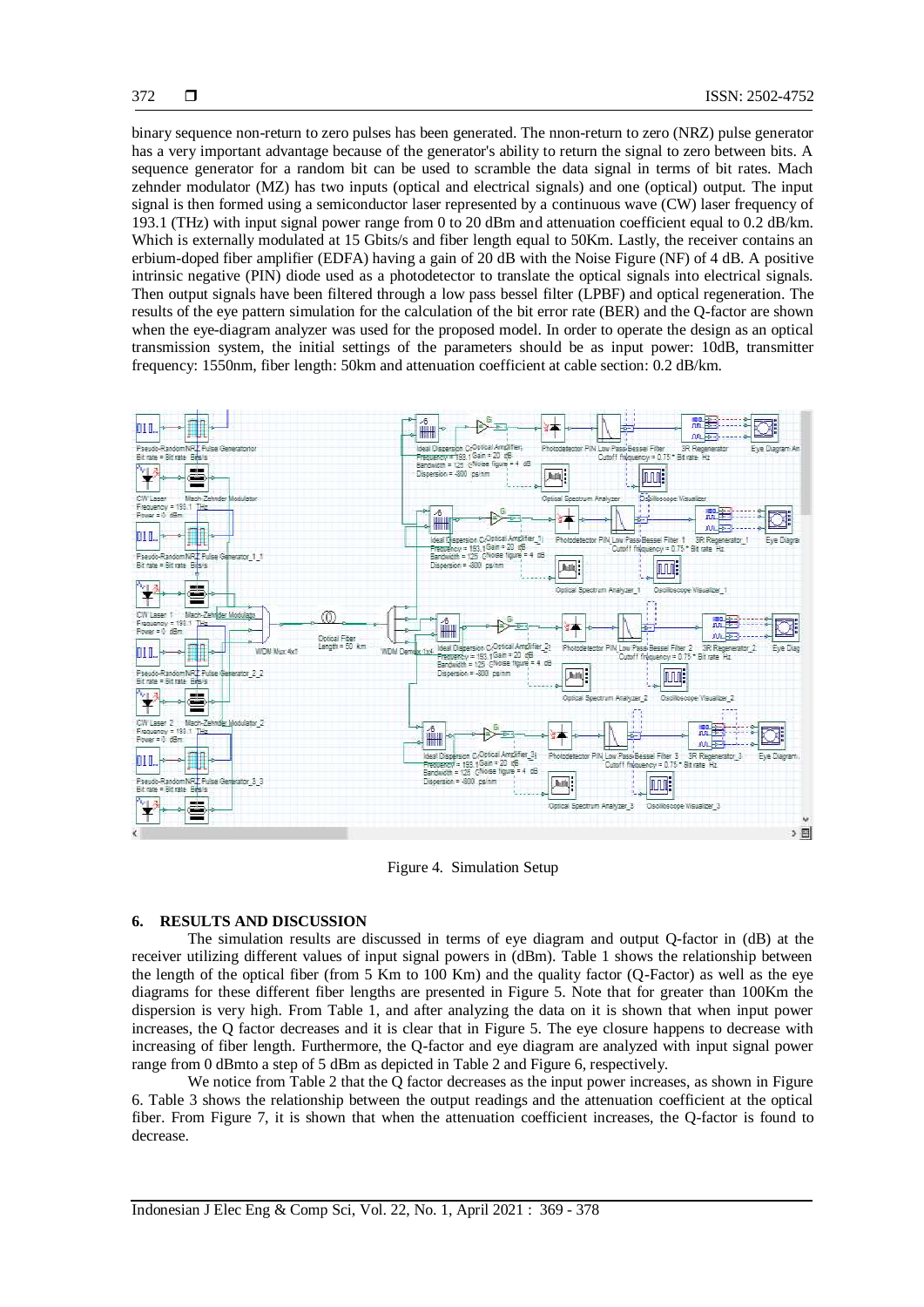



*Dispersion compensation of optical systems utilizing fiber Bragg grating at… (Alaa Hussein Ali)*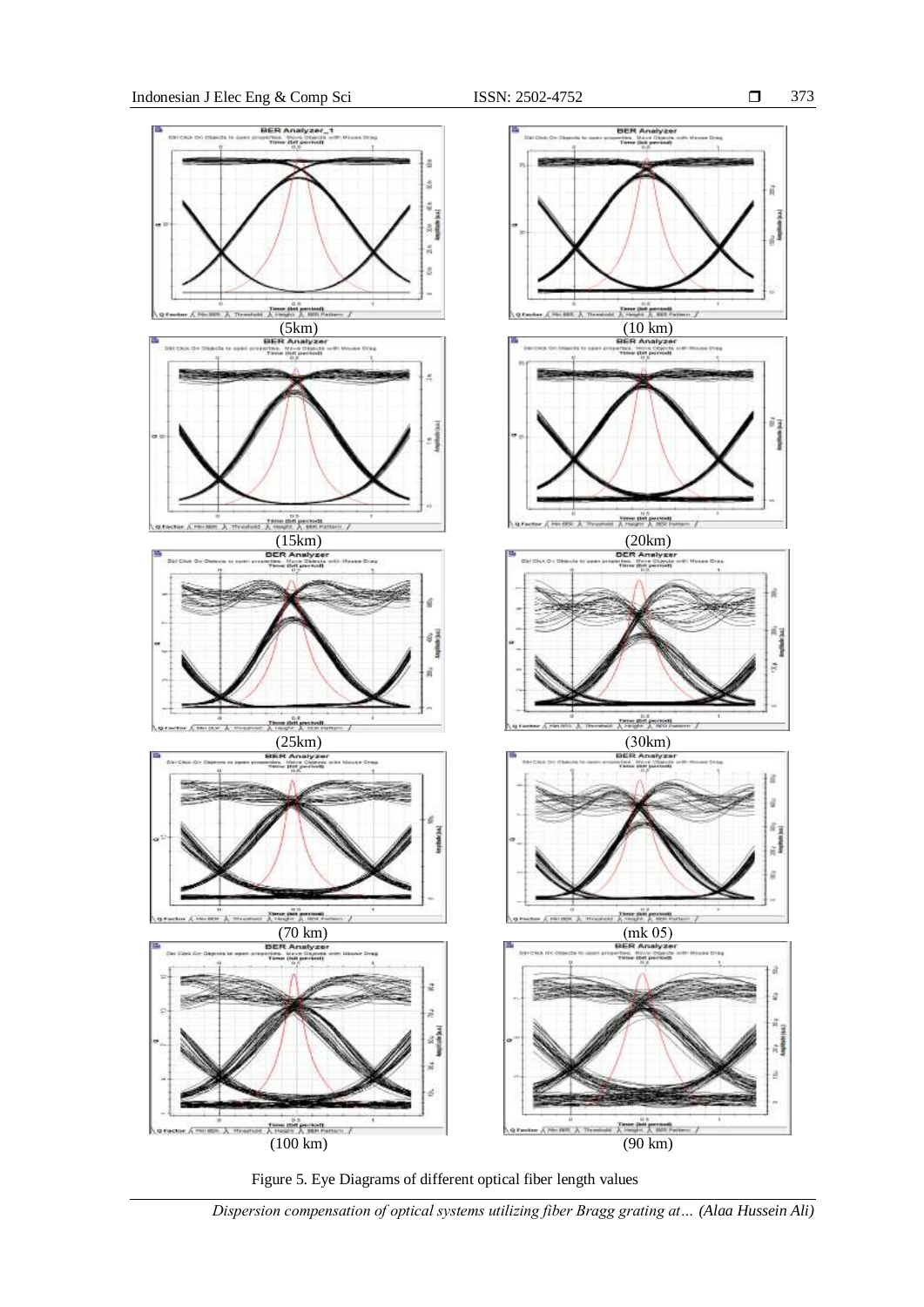| Optical fiber length (Km) | $Q$ -factor $(dB)$ |  |
|---------------------------|--------------------|--|
| 5                         | 91.243             |  |
| 10                        | 64.002             |  |
| 15                        | 44.503             |  |
| 20                        | 30.442             |  |
| 25                        | 28.101             |  |
| 30                        | 21.022             |  |
| 50                        | 19.923             |  |
| 70                        | 15.242             |  |
| 90                        | 11.540             |  |
| 100                       | 8.430              |  |

Table 1. Output Readings versus the optical fiber length in (Km)

|  | Table 2. Output Readings versus the input power |  |  |
|--|-------------------------------------------------|--|--|
|  |                                                 |  |  |

| Input power $(dBm)$ | $O$ -factor $(dB)$ |
|---------------------|--------------------|
|                     | 61.501             |
|                     | 59.201             |
| 10                  | 56.643             |
| 15                  | 55.320             |
| 20                  | 52.902             |

 $\overline{\phantom{a}}$ 



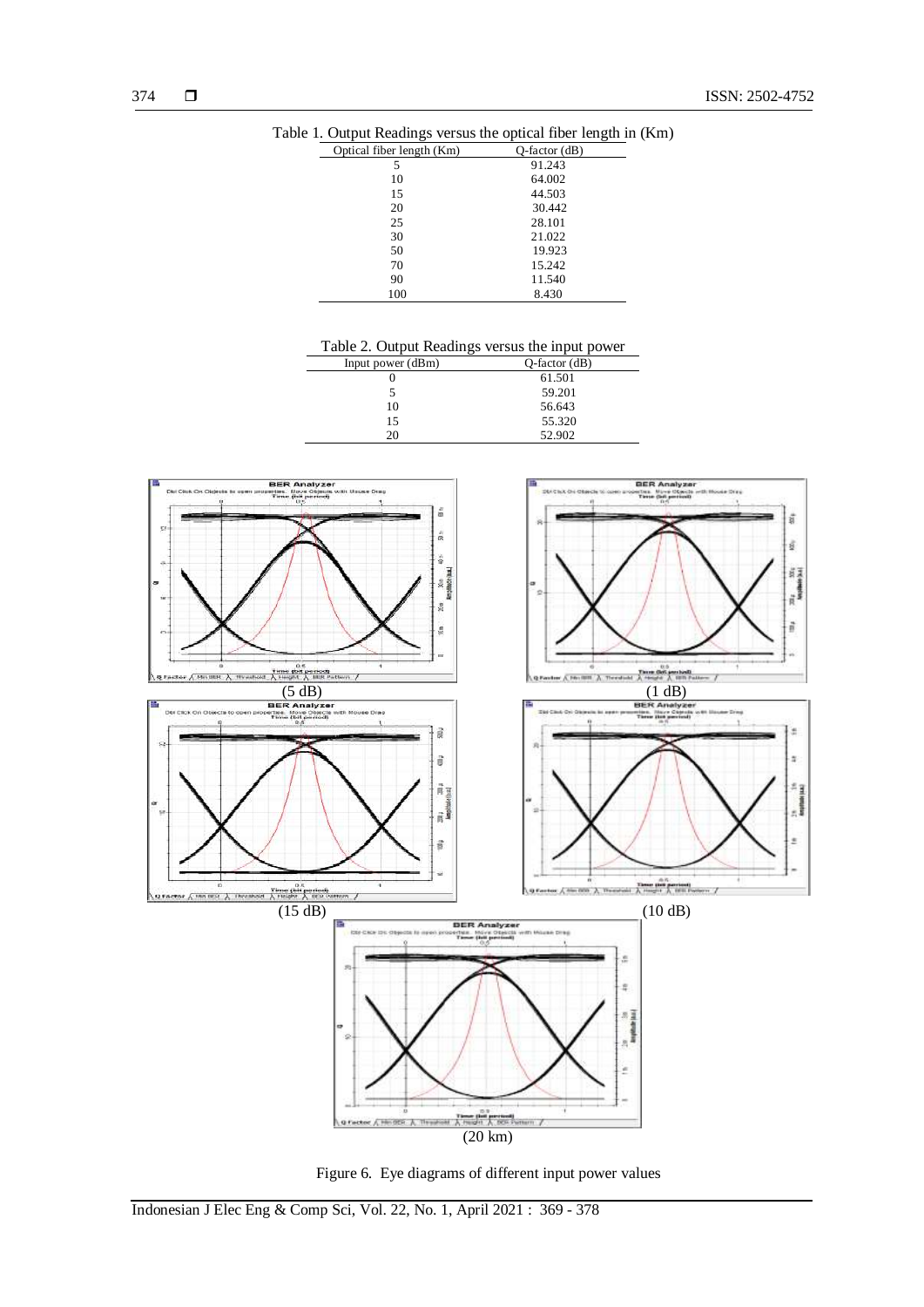

Figure 7. Eye diagrams of different Attenuation Coefficient (dB/Km) values

Figure 5 shows the effect of dispersion compensator on the eye-diagram of receiving signals at 50km optical transmission system. It can be saw that the eye-opening or eye gap is much higher and clearer because of the high quality of receiving signals. Hence, the FBG offers better dispersion compensator for WDM long-haul optical communication systems, when compared to the existing reported work in the literature with 5km cable length and 10 Gbit/s [12, 24], single-channel in the proposed design used 4 channel [20], 20 Gbit/s NRZ transmission system over 210km long single-mode fiber (SMF) but with chirped fiber Bragg grating (CFBG) [24], 180Km long single-mode fiber also with chirped fiber Bragg grating [25], over 210 km long SMF but with CFBG [19] design the dispersion compensation with double EDFA [11], cascaded FBG system is proposed to reduce the dispersion in the optical signal in single-mode optical fibers for distance 200km [26]. And additional with 10km optical fiber length and 10 Gbit/s [11]. Tables 4-6 shows the optical fiber length, input power and attenuation coefficient of the proposed model compared with reference [14].

Moreover, the results of the proposed model are compared with reference [12] for different optical fiber lengths, input power and attenuation coefficient as shown in Tables 7-9 respectively.

|  |  |  |  | Table 3. Output readings versus the attenuation coefficient |  |
|--|--|--|--|-------------------------------------------------------------|--|
|--|--|--|--|-------------------------------------------------------------|--|

| Attenuation Coefficient (dB/Km) | $Q$ -factor (dB |
|---------------------------------|-----------------|
| 02                              | 63.8            |
|                                 | 59.4            |
|                                 | 55.32           |
|                                 |                 |
|                                 |                 |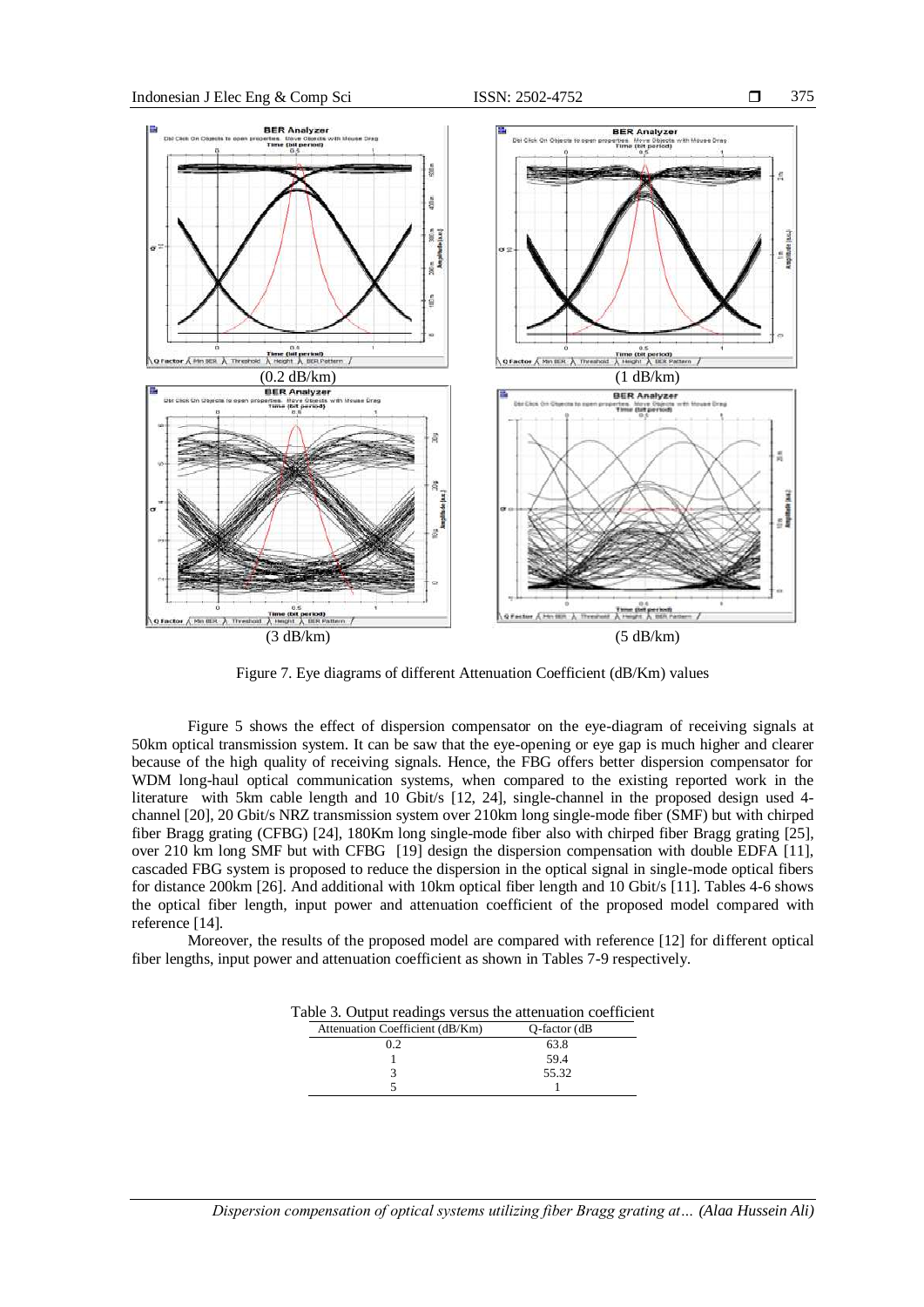| Table 4. The comparison between Reference [11] & Proposed model for length of single-mode fiber |           |          |              |              |           |          |
|-------------------------------------------------------------------------------------------------|-----------|----------|--------------|--------------|-----------|----------|
|                                                                                                 | Reference | Proposed | Reference    | Proposed     | Reference | Proposed |
|                                                                                                 | [11]      | model    | [11]         | model        | [11]      | model    |
| Length $(Km)$                                                                                   | Gain      | Gain     | Noise Figure | Noise Figure | Output    | Output   |
|                                                                                                 | dВ        | dВ       | dВ           | dB           | mw        | mw       |
|                                                                                                 | 12.286    | 20       | 11.271       | 4            | 6.320     | 10       |
| 10                                                                                              | 12.239    | 19.924   | 12.231       | 4.52         | 6.168     | 9.89     |
| 15                                                                                              | 12.187    | 19.884   | 13.206       | 5.32         | 6.003     | 9.51     |
| 20                                                                                              | 12.129    | 19.730   | 14.184       | 5.94         | 5.838     | 8.73     |
| 25                                                                                              | 12.061    | 19.601   | 15.174       | 6.01         | 5.663     | 8.50     |
| 30                                                                                              | 11.981    | 19.522   | 16.174       | 6.52         | 5.480     | 8.23     |

Table 5. The comparison between Reference [11] & Proposed model for input power

|             | Reference | Proposed | Reference    | Proposed     | Reference | Proposed |
|-------------|-----------|----------|--------------|--------------|-----------|----------|
|             | [11]      | model    | [11]         | model        | [11]      | model    |
| Input power | Gain      | Gain     | Noise Figure | Noise Figure | Output    | Output   |
| dBm         | dВ        | dВ       | dВ           | dВ           | mw        | mw       |
| 0           | 15.980    | 23.241   | 12.175       | 10.212       | 5.479     | 7.742    |
|             | 12.239    | 21.523   | 12.231       | 10.506       | 6.168     | 8.102    |
| 10          | 7.459     | 10.220   | 12.565       | 11.720       | 6.815     | 8.843    |
| 15          | 2.756     | 8.540    | 13.419       | 12.043       | 7.789     | 9.501    |
| 20          | $-1.164$  | 3.323    | 15.024       | 13.140       | 10.46     | 10.789   |

Table 6. The comparison between Reference [11] & Proposed model for the attenuation coefficient

|             | Reference | Proposed | Reference    | Proposed     | Reference   | Proposed          |  |
|-------------|-----------|----------|--------------|--------------|-------------|-------------------|--|
|             | [11]      | model    | [11]         | model        | [11]        | model             |  |
| Attenuation | Gain      | Gain     | Noise Figure | Noise Figure | Output      | Output            |  |
| coefficient | dВ        | dВ       | dВ           | dВ           | mw          | mw                |  |
| dB/Km       |           |          |              |              |             |                   |  |
| 0.2         | 12.239    | 18.202   | 12.231       | 11.992       | 6.168m      | $8.114 \text{ m}$ |  |
|             | 11.474    | 16.540   | 20.257       | 13.852       | 4.343m      | 5.475 m           |  |
|             | $-1.187$  | 11.922   | 41.092       | 23.033       | $15.769\mu$ | 11.844 $\mu$      |  |
|             | $-20.999$ | $-2.453$ | 61.128       | 35.254       | $1.142\mu$  | 2.453 $\mu$       |  |
|             |           |          |              |              |             |                   |  |

Table 7. The comparison between reference [12] and proposed model for optical fiber length (Km)

|                           | Reference [12] | Proposed model |
|---------------------------|----------------|----------------|
| optical fiber Length (Km) | O-factor dB    | O-factor dB    |
|                           | 89.848         | 91.243         |
| 10                        | 57.848         | 64.002         |
| 15                        | 50.602         | 44.503         |
| 20                        | 32.435         | 30.442         |
| 25                        | 25.814         | 28.101         |
| 30                        | 22.253         | 21.022         |

Table 8. The comparison between reference [12] & proposed model for Input power

|                   | Reference [12] | Proposed model |
|-------------------|----------------|----------------|
| Input power (dBm) | O-factor dB    | O-factor dB    |
|                   | 57.904         | 61.501         |
|                   | 57.848         | 59.201         |
| 10                | 55.311         | 56.643         |
| 15                | 54.421         | 55.320         |
| 20.               | 50.454         | 52.902         |

Table 9. The comparison between Reference [12] & proposed model for attenuation coefficient

|                                           | Reference [12] | Proposed model |
|-------------------------------------------|----------------|----------------|
| <b>Attenuation Coefficient</b><br>(dB/Km) | O-factor dB    | O-factor dB    |
| 0.2                                       | 57.848         | 63.8           |
|                                           | 54.254         | 59.4           |
|                                           | 54.112         | 55.32          |
|                                           |                |                |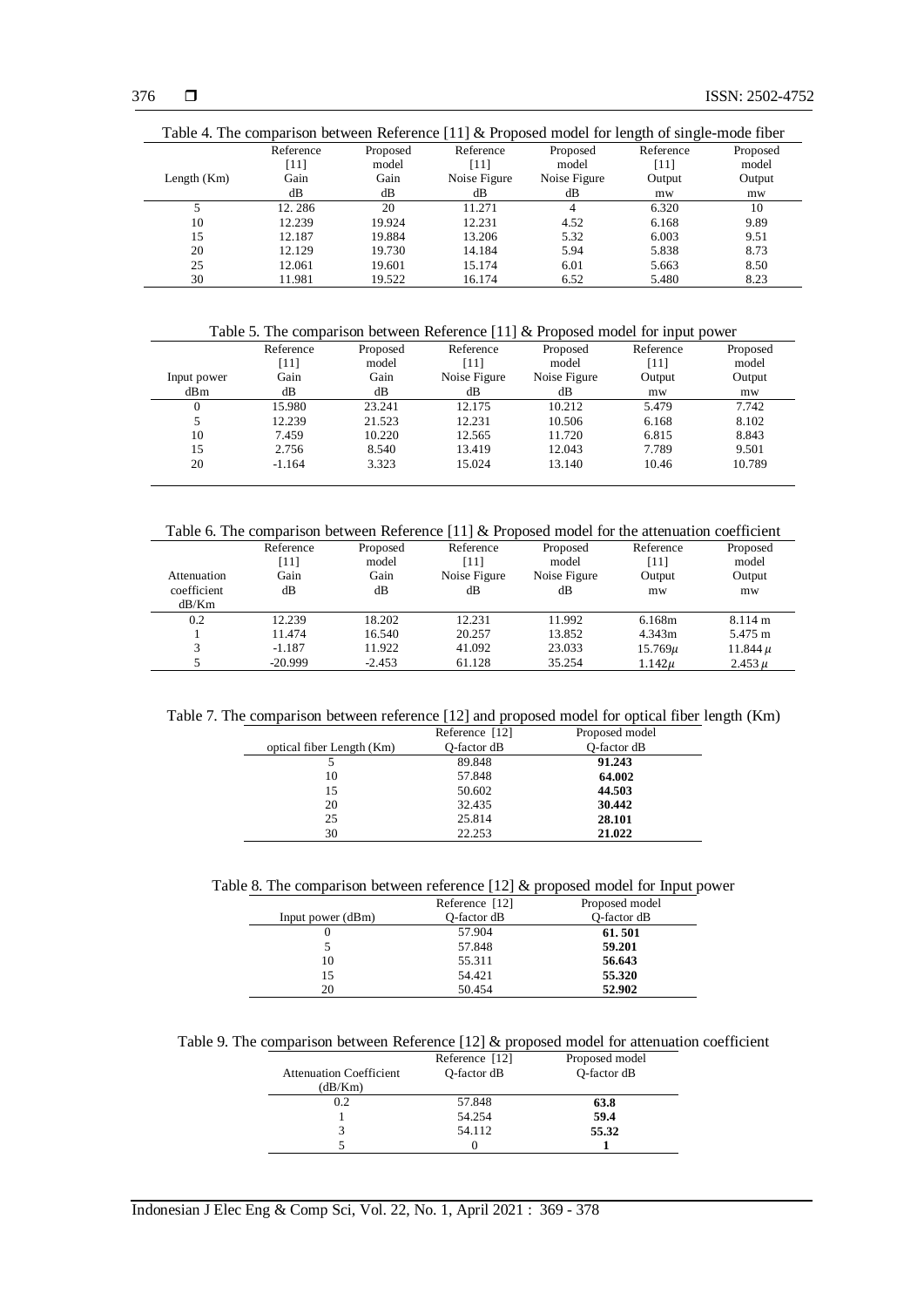## **7. CONCLUSION**

The simulated transmission system was calculated and analyzed in this paper on the basis of different variables. This is done by simulating the optical communication model system using the most appropriate system settings, including the optical fiber length (km) and the energy input (dBm) as well as the attenuation coefficient (dB/km) in the optical fiber. We analyzed the compensation for dispersion by using the optical fiber network with different lengths of fibers, and we also calculated and analyzed the quality of the received signal in terms of eye diagram and Q-factor at a speed of 15 (Gbits/s) transmission systems. From the result of the simulation, it can be deduced that the length of optical fiber (km) and the coefficient of attenuation (dB/km) are inversely proportional to the Q-factor. The results obtained in the previous searches that have been explained above have been improved through all the comparison tables obtained, which include both the quality factor, the noise figure, and the output power, and this was done by using the technique of connecting the basic circuit, which is detailed in Figure 4 and come out with the best results.

#### **REFERENCES**

- [1] R. Hui, *Introduction to fiber-optic communications*. Academic Press, 2019.
- [2] Ali, Adnan H., Hayder J. Alhamdane, and Begared S. Hassen. "Design analysis and performance evaluation of the WDM integration with CO-OFDM system for radio over fiber system." *Indonesian Journal of Electrical Engineering and Computer Science* 15.2 (2019): 870-878.
- [3] Alsowaidi, Naif, Tawfig Eltaif, and Mohd Ridzuan Mokhtar. "Hybrid optical CDMA and DWDM system implemented under the influence of non-linear effects." *Indonesian Journal of Electrical Engineering and Computer Science* 15.3 (2019): 1485-1490.
- [4] Chung, J-P., and S-R. Lee. "Symmetric-type dispersion maps in dispersion-managed optical link with mid-span spectral inversion." *Indonesian Journal of Electrical Engineering and Computer Science* 20.1 (2020): 222-230.
- [5] R. Patidar and D. Bansal, "Chromatic Dispersion Compensation in Optical Fiber Communication System using FBG and EDFA," *J. Semicond. Devices Circuits*, vol. 6, no. 3, pp. 1–7, 2020.
- [6] S. Spolitis, I. Lyashuk, and V. Bobrovs, "Design and performance evaluation of FBG-based temperature sensors network," in *2017 Progress in Electromagnetics Research Symposium-Fall (PIERS-FALL)*, 2017, pp. 2673–2678.
- [7] H. Chun *et al.*, "LED based wavelength division multiplexed 10 Gb/s visible light communications," *J. Light. Technol.*, vol. 34, no. 13, pp. 3047-3052, 2016.
- [8] J. Gujral and M. Singh, "Performance Analysis of 4-Channel WDM System with and without EDFA 1," 2013.
- [9] Y.-L. Yu, S.-K. Liaw, and Y.-W. Lee, "Eye-diagram and Q factor evaluation of fiber ring laser in lightwave transmission," *Opt. Fiber Technol.*, vol. 31, pp. 55-60, 2016.
- [10] M. H. Ali, A. K. Abass, and S. A. Abd Al-Hussein, "32 Channel × 40 Gb/s WDM optical communication system utilizing different configurations of hybrid fiber amplifier," *Opt. Quantum Electron.*, vol. 51, no. 6, 2019, doi: 10.1007/s11082-019-1842-8.
- [11] M. A. Othman *et al.*, "An analysis of 10 Gbits/s optical transmission system using fiber Bragg grating (FBG)," *IOSR J. Eng.*, vol. 2, no. 07, pp. 55–61, 2012.
- [12] M. Chakkour, A. Hajaji, and O. Aghzout, "Design and study of EDFA-WDM optical transmission system using FBG at 10 Gbits/s chromatic despersion compensation effects," in *Mediterranean conference on information & communication technologies*, 2015.
- [13] Y. Gaurav and R. K. Chauhan, "Performance Analysis of EDFA Gain using FBG for WDM Transmission," *J. Telecommun. Electron. Comput. Eng.*, vol. 11, no. 4, pp. 1–4, 2019.
- [14] J. A. Bebawi, I. Kandas, M. A. El-Osairy, and M. H. Aly, "A comprehensive study on EDFA characteristics: temperature impact," *Appl. Sci.*, vol. 8, no. 9, p. 1640, 2018.
- [15] T. Qayoom and G. Qazi, "Influence of Energy Transfer Mechanisms in Enhanced Configurations of Erbium Doped Fiber Amplifiers (EDFA)," in *2018 International Conference on Computing, Power and Communication Technologies (GUCON)*, 2018, pp. 50–54.
- [16] H. Wu *et al.*, "Phonon energy dependent energy transfer upconversion for the red emission in the Er3+/Yb3+ System," *J. Phys. Chem. C*, vol. 122, no. 17, pp. 9611–9618, 2018.
- [17] R. Dardaillon, C. Palermo, M. Lancry, M. Myara, R. K. Kribich, and P. Signoret, "Accurate modeling of radiationinduced absorption in Er-Al–doped silica fibers exposed to high-energy ionizing radiations," *Opt. Express*, vol. 28, no. 4, pp. 4694–4707, 2020.
- [18] S. A. Kadhim, K. A. Kazr, A. H. Ali, and A. I. Mahmood, "Fiber Communication System based on FBG as Dispersion Compensator, Design an Experimental Setup," in *Journal of Physics: Conference Series*, 2019, vol. 1294, no. 2, p. 22019.
- [19] S. O. Mohammadi, S. Mozaffari, and M. M. Shahidi, "Simulation of a transmission system to compensate dispersion in an optical fiber by chirp gratings," *Int. J. Phys. Sci.*, vol. 6, no. 32, pp. 7354–7360, 2011.
- [20] S. R. Tahhan, A. K. Abass, and M. H. Ali, "Characteristics of chirped fiber bragg grating dispersion compensator utilizing two apodization profiles," *J. Commun.*, vol. 13, no. 3, 2018, doi: 10.12720/jcm.13.3.108-113.
- [21] A. H. Ali and A. D. Farhood, "Design and performance analysis of the WDM schemes for radio over fiber system with different fiber propagation losses," *Fibers*, vol. 7, no. 3, p. 19, 2019.
- [22] P. Ivaniga, S. Kureková, and T. Ivaniga, "The Influence of Bit Error Rate on DWDM System with Different Pumping Powers in EDFA," *IOSR J. Electron. Commun. Eng.*, vol. 14, no. 1, pp. 22-30, 2019.